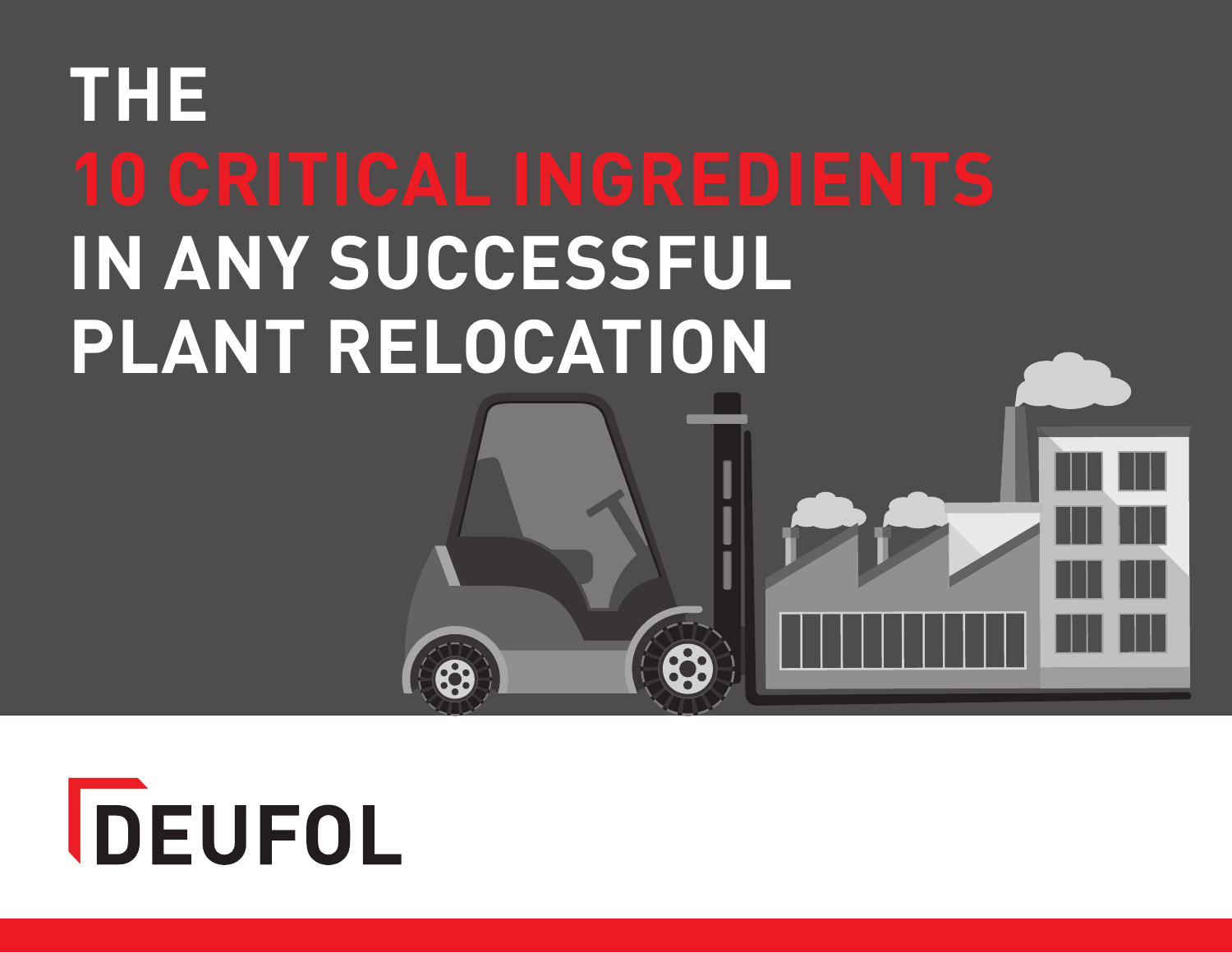Relocating to a new plant, warehouse, or other facility? A relocation can be a major event for nearly any type of business, and the process can bring a wide range of risks. Your equipment could be damaged during packaging or in transit. Parts and components could get lost somewhere in the process. The relocation could disrupt your normal business.

Fortunately, you can minimize these risks and hit your objectives if you have a detailed and comprehensive relocation plan in place. Planning can eliminate some of the toughest relocation challenges. Below are **10 items** that should be included in every plant relocation. Use these items as a framework to develop your relocation strategy.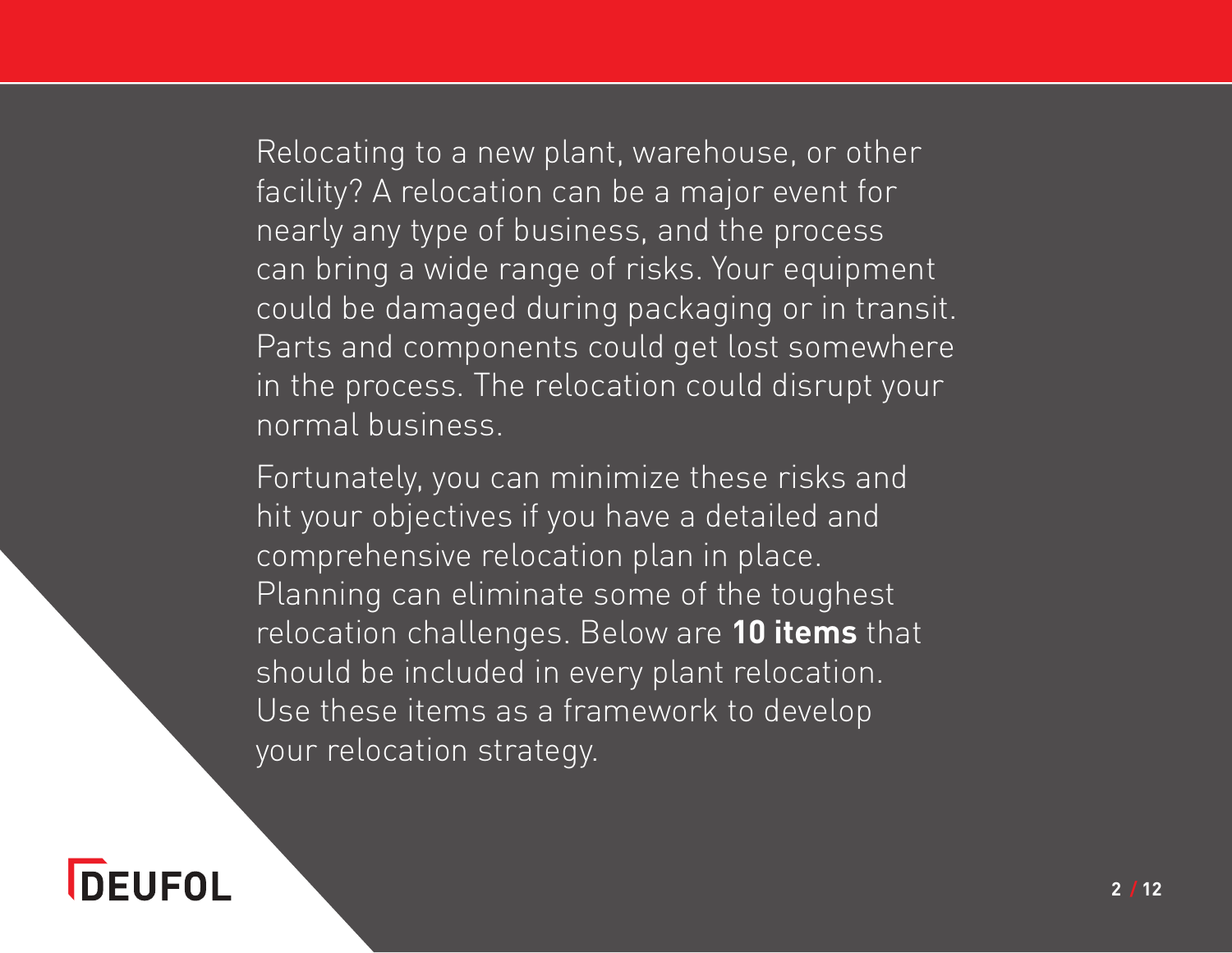#### **1. Written Relocation Plan Document**

You likely have written plans and processes for every function in your facility, from how you manufacture your products to how you pack and distribute to even how you protect employee health and safety on the job. Shouldn't you also have a written plan for how you relocate into your new facility?

The answer to that question is a resounding yes. Your written relocation plan is the guiding document for the entire project. It lays out the goals and objectives for the relocation, such as budget, timeline, and the desired outcome. It also identifies potential risks and processes for managing those risks.

The written relocation plan may include many of the elements listed in this paper. Without a plan in place, you may be forced to take an ad hoc approach, which could make you more vulnerable to equipment or facility damage, budget overruns, delays, lost production, and much more. Before you move a single piece of machinery, make sure you have a planning document in place.

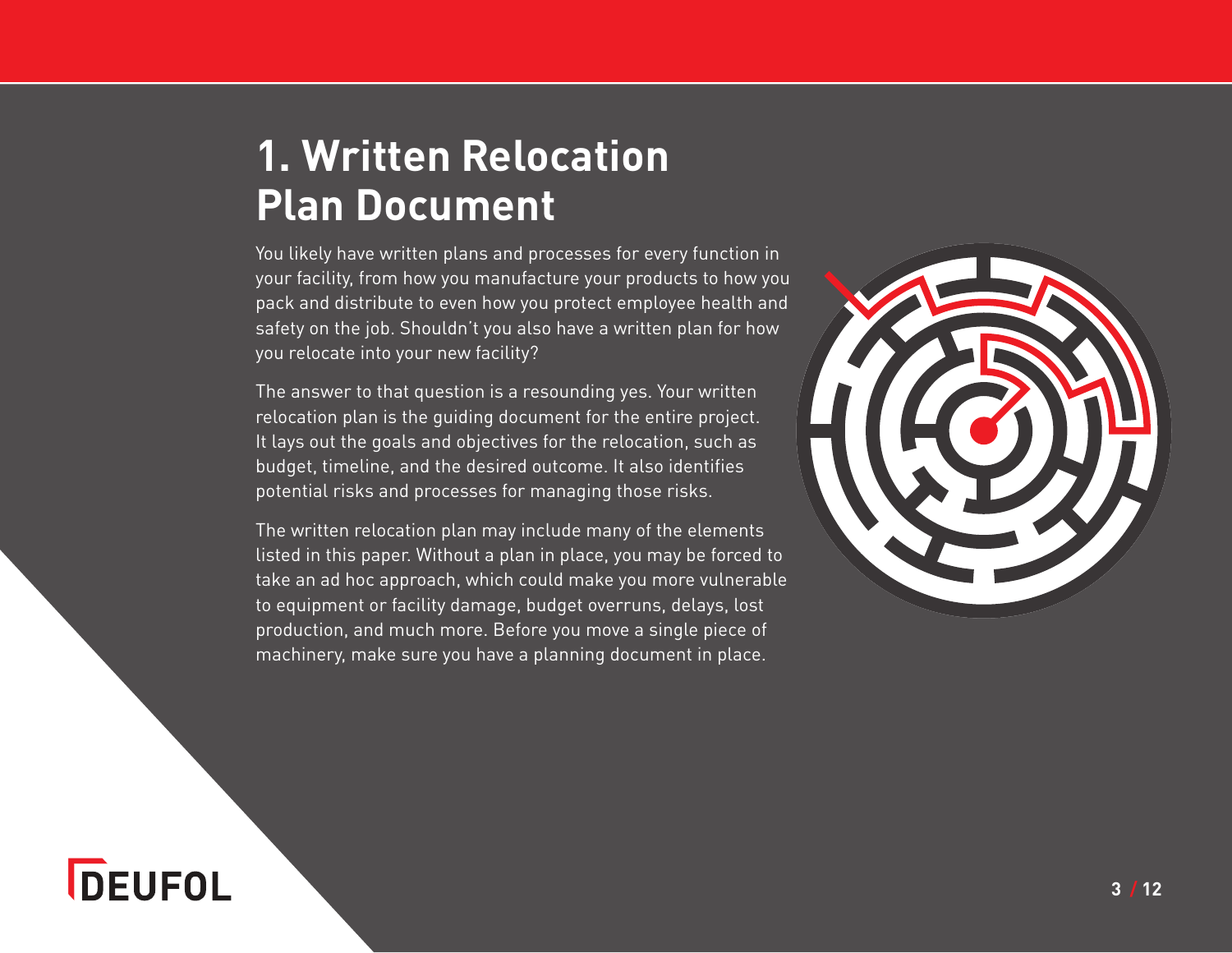#### **2. Risk Assessment**

In many ways, plant relocation is all about risk management. For many companies, their top priority is to avoid machinery damage or worker injury. You can't minimize these risks if you haven't identified them. Start by creating an inventory of potential risks that could threaten the schedule, cost, or successful outcome of the relocation. What are the threats that could arise?

For instance, perhaps you could suffer damage to equipment or inventory. There's a major risk that the relocation could lead to lost production time and threaten your ability to meet important deadlines. Perhaps you could find out in the relocation process that the new facility doesn't have utility outlets and jacks in the correct areas to accommodate your machinery.



The truth is that the list of potential risks could be very long. Every relocation project faces unique risks and roadblocks. It's up to you to identify which risks are the most likely to occur on your relocation, and which would be the most costly to deal with. You may want to assign a score or weight to each risk so you know which are most deserving of your attention.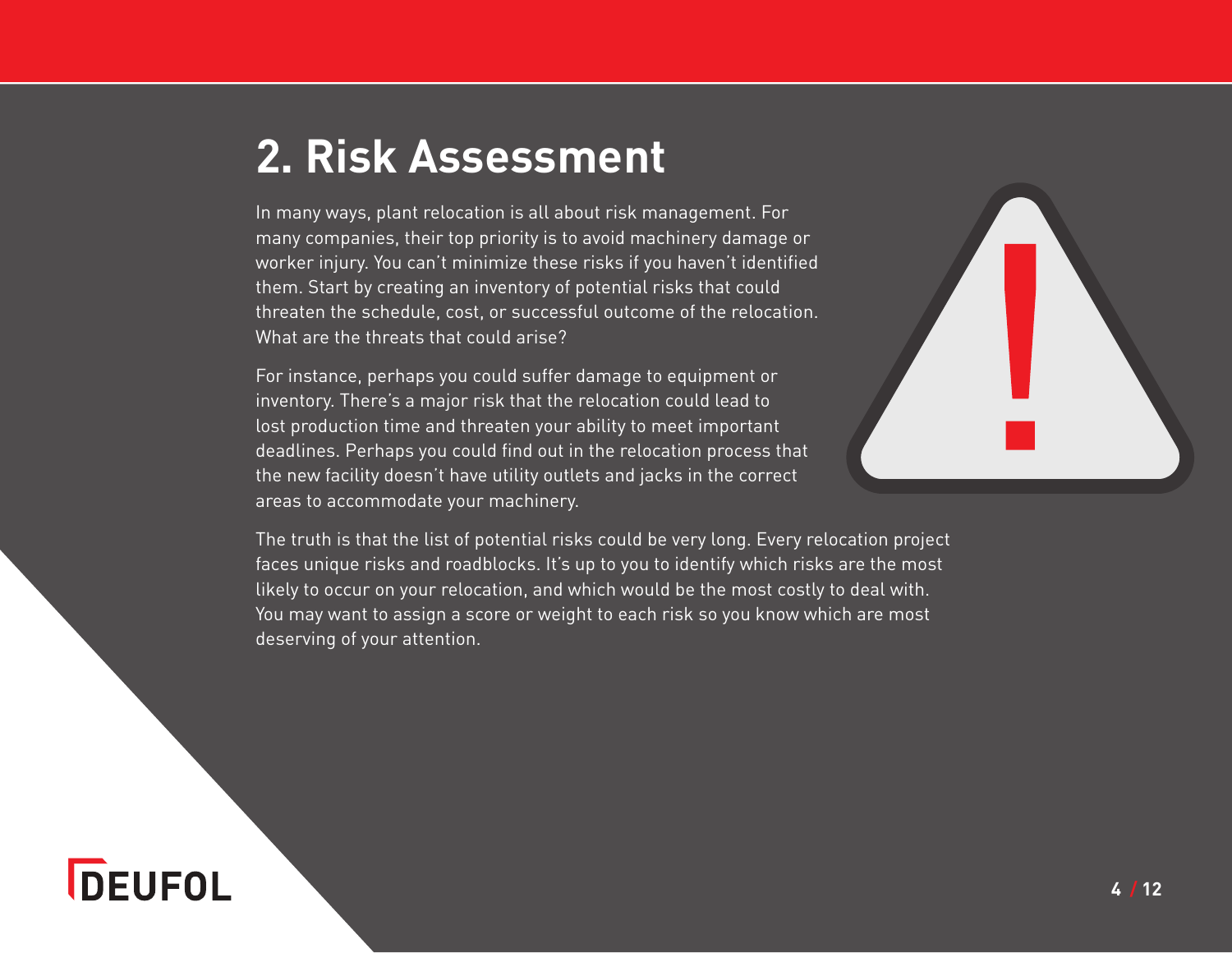#### **3. Layout Review**

Graphical layouts of the existing facility and the new facility are critical to a successful relocation. This may seem like common sense. However, the reality is that far too many companies undertake a major relocation without first mapping out the transport route.

Your layouts should include the existing facility, the new facility, and the transit routes between the two locations. The layouts should answer some important questions:

- Where do certain machines go?
- Where are you storing materials and inventory during the relocation?
- How should shelving be installed in the facility?
- Are the bay doors large enough to accommodate your equipment?
- Can forklifts and other transport equipment fit down the aisles in your facilities?
- Do your machines need to be placed near outlets, ducts, or vents?
- Are the facility floors properly reinforced to support the weight of the equipment as well as the weight of the forklift or lifting apparatus that is moving it to its new location?

This is just a small sampling of some of the issues you may uncover during the development and review of your layouts. The layout may need to go through several drafts and versions. Also, you could even drill down into detailed layouts of specific areas. For instance, you may have a layout of your warehouse areas to map out how materials should be stocked. Or you could have a layout of the assembly line to provide greater clarity on that area.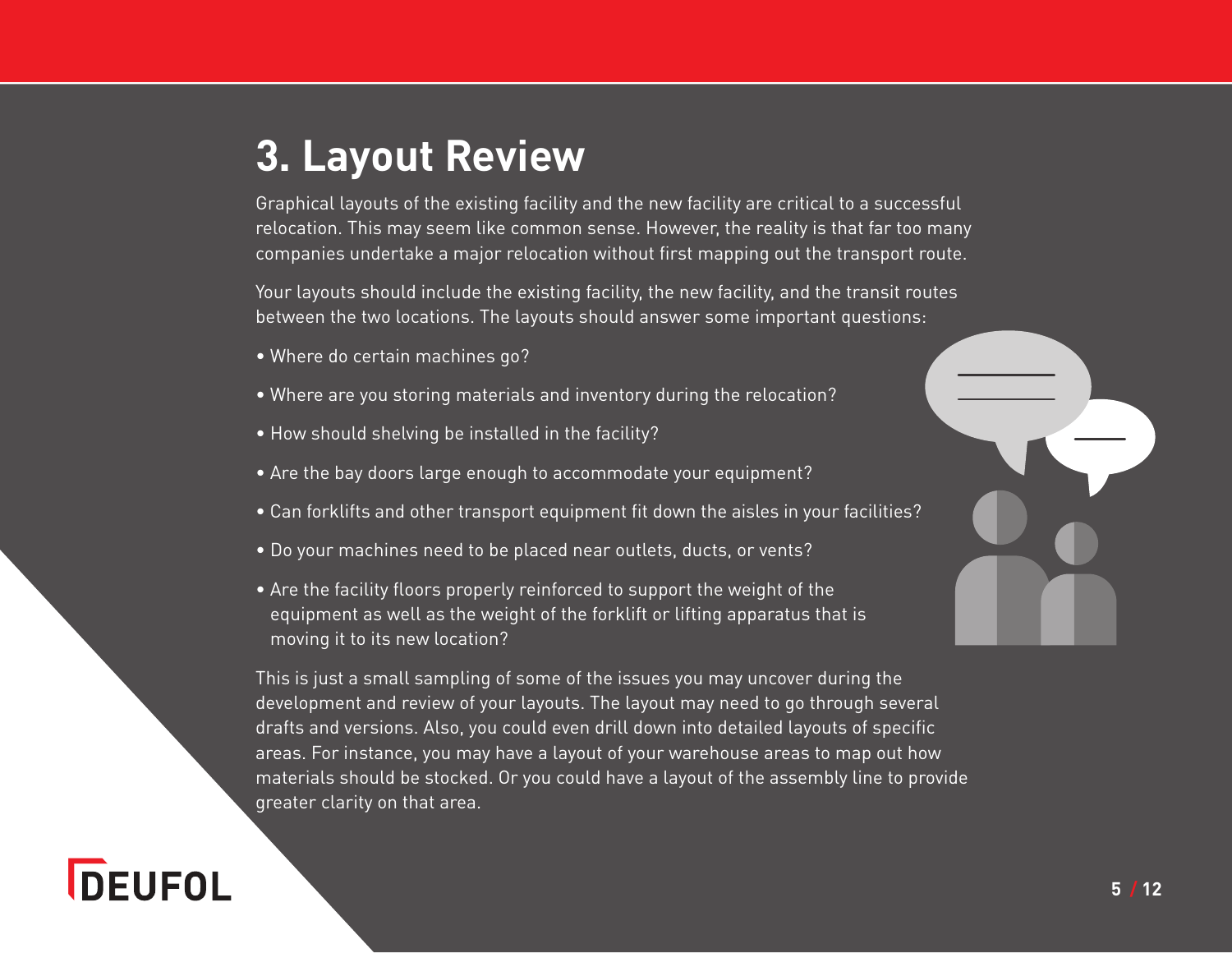#### **4. Detailed, Realistic Timeline**

Just as your relocation layout should be detailed, so too should your schedule. Many companies make the mistake of creating a broad, high-level timeline. For example, they simply block out the days that the relocation will take place. Others may take it a step further and broadly classify that certain departments will move on certain days.

Ideally, your schedule should drill down even deeper. Go beyond simply scheduling departments. Instead, detail which machines or blocks of inventory will be loaded onto which trucks at specific times. Designate a specific order of packing and unpacking.

The benefit of a detailed schedule is that it helps you see whether you're on track. You can quickly make changes if data show you've

fallen behind. You also may be able to develop a schedule and process that allows you to continue some level of operations even while the relocation is underway.



## **DEUFOL**

**6 / 12**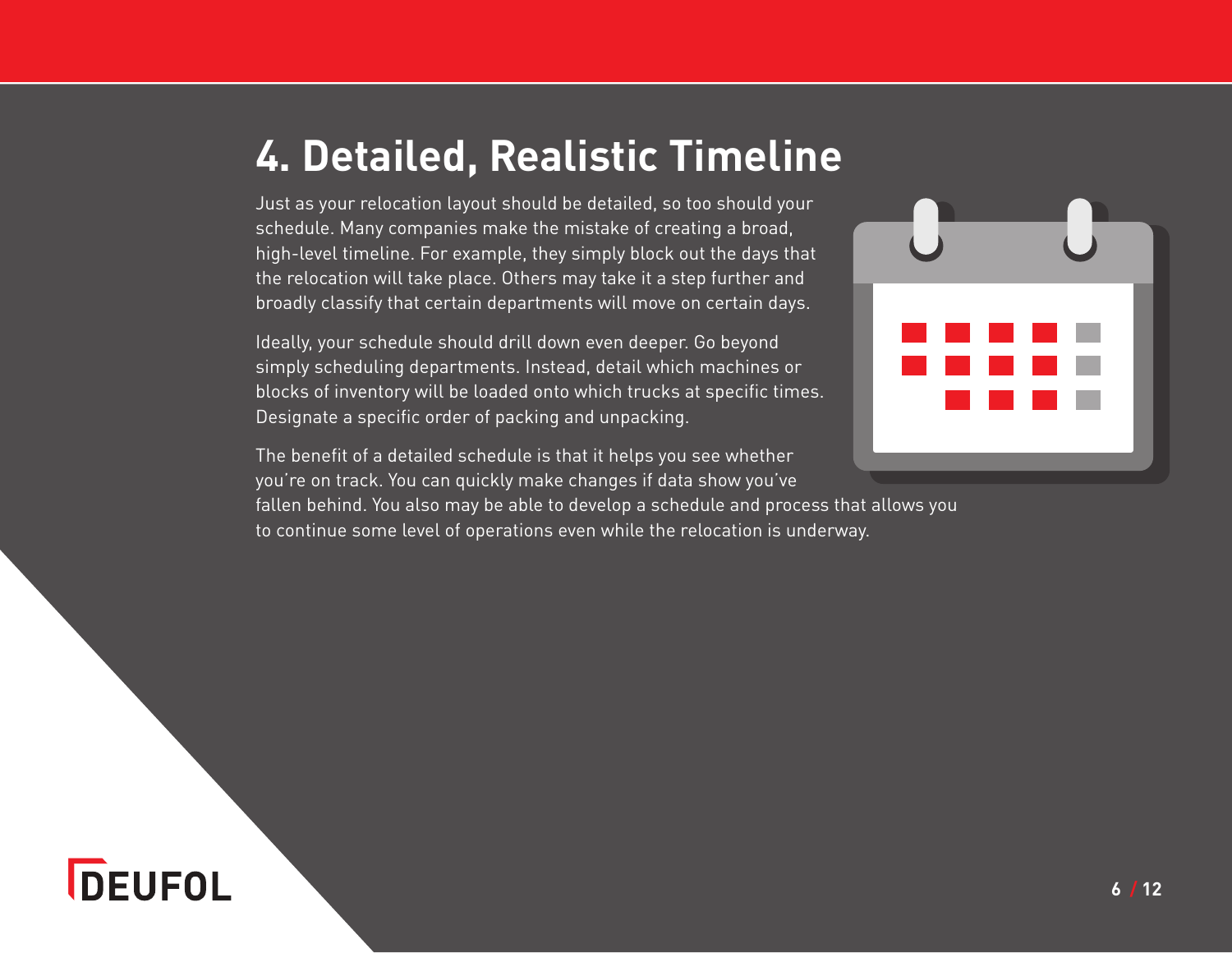#### **5. Equipment Condition Check**

The lead up to your relocation is a great time to audit your equipment and machinery. This is helpful for a couple of reasons. First, it gives you a chance to take inventory of the current state of your equipment. You may notice defects or maintenance needs that were previously unknown. You may even decide that some machinery should simply be replaced rather than relocated. That could reduce the amount of equipment that has to be transported to the new facility.

Most importantly, though, you can use this review as a benchmark when you inspect your equipment after the relocation. If a piece of machinery has damage that didn't exist before the relocation, you should be able to backtrack through the process to see where the damage occurred. Be sure to document your equipment review so you can easily make comparisons later.



At Deufol, we use proprietary photo documentation software to give our customers the unique ability to see their products and parts as they move through your supply chain. This isn't figurative transparency. This is literal visibility of your pieces, packages, and crates.

As we package your equipment, we apply scannable bar codes. At each step in the process — from packaging to shipment to unpacking on the receiving end — we scan the parts and containers and upload the data into a cloud-based file structure where you can access the information. The result is that we can ensure quality throughout the process, eliminate delays and inefficiencies, and protect you from in-transit damage.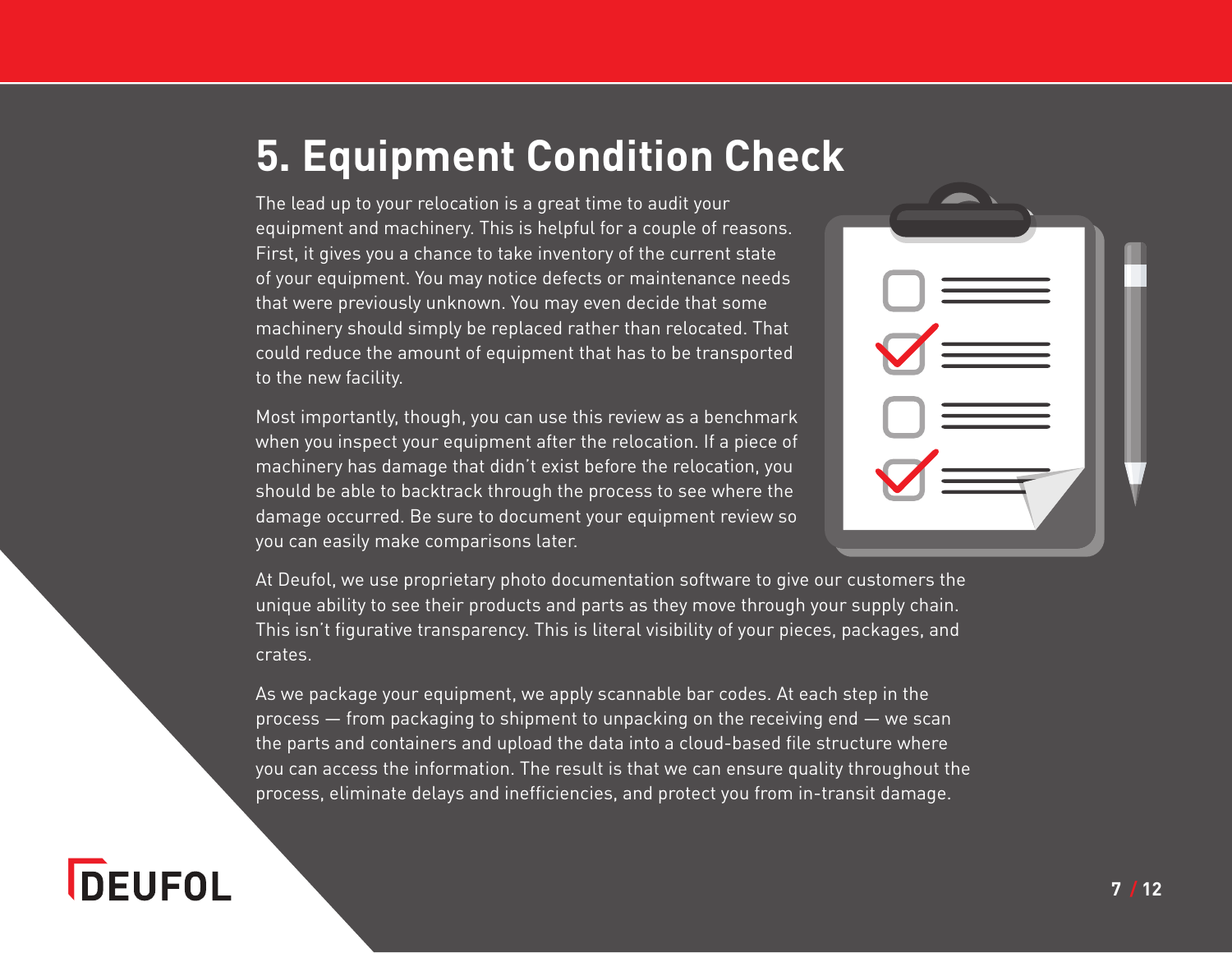#### **6. Practice Run**

Practice makes perfect as the saying goes. Obviously, you can't do a full relocation rehearsal with all the equipment packed and loaded on trucks and forklifts. However, you can walk and drive the relocation route. This could uncover hurdles and roadblocks that you didn't know existed.

For example, we recently uncovered a serious risk during a walk-through for a customer's relocation. We noticed that the floor in their facility wasn't reinforced and may not be able to support the weight of a forklift as it transported machinery. Because of that observation, we were able to work with engineers to support the floor and minimize risk exposure.



| $\blacksquare$ |  |
|----------------|--|
|                |  |
|                |  |

You could discover that your bay doors aren't wide enough, or that your originally planned route may have low overhead clearances. You may discover that you'll need large vehicle permits to navigate certain roads. A practice run can help you identify these risks and more.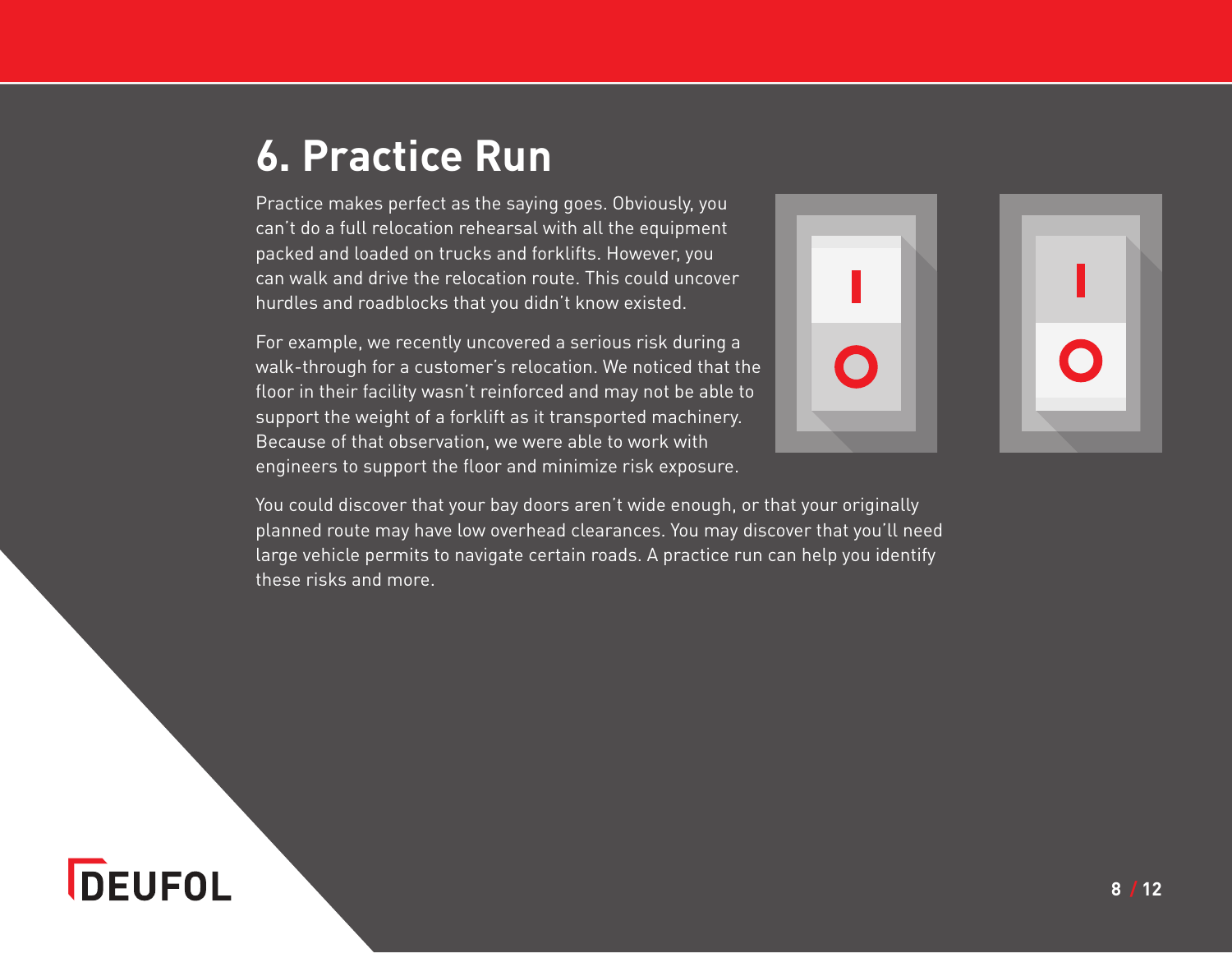#### **7. Detailed Work Instructions**

Who will actually disassemble the equipment and package the parts, materials, and other items? Your in-house employees? Or contractors?

In either case, they'll need clear instructions on exactly how and when each piece should be disassembled, packaged, and loaded. After all, you went to the trouble to develop a schedule and packaging plan. You want to make sure it's implemented.

An experienced packaging partner can create detailed work instructions that are so specific that they answer virtually all questions about the packaging process, and so that there's no guesswork.

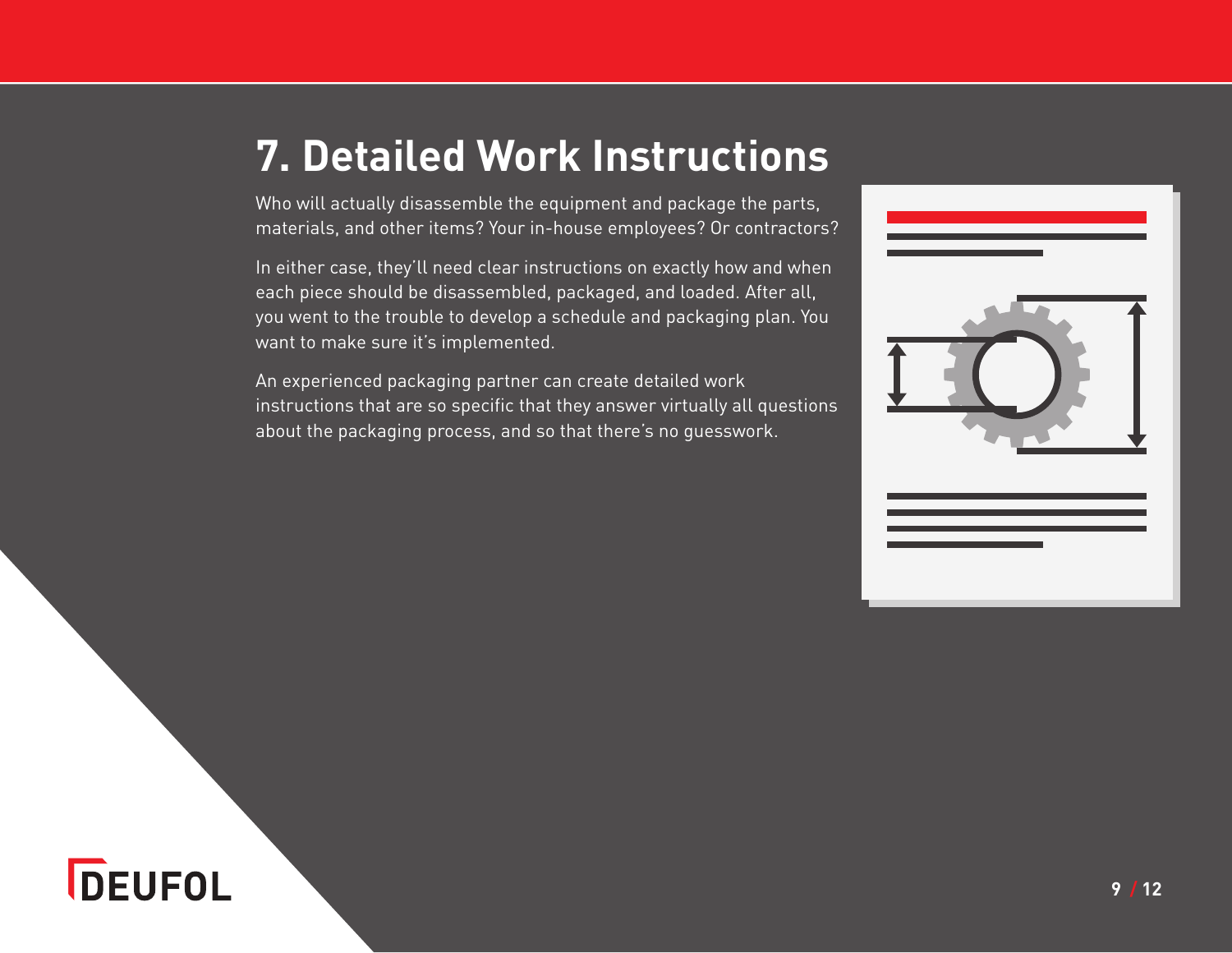#### **8. Relocation Database**

It's easy to keep track of a piece of large machinery during a relocation. It may not be as easy to track small parts and components. That's why it's helpful to set up an easily-accessible database at the outset of the project. You can use the database to track parts and containers in real-time and ensure that everything has made it to the appropriate destination.

One helpful strategy is to use scannable tags with barcodes. These tags can be applied to individual parts or entire containers or pallets. Your team can scan the tags as they move through each step in the relocation process. You can track your parts and products in real time, ensuring that they reach the correct location and that the job stays on track.

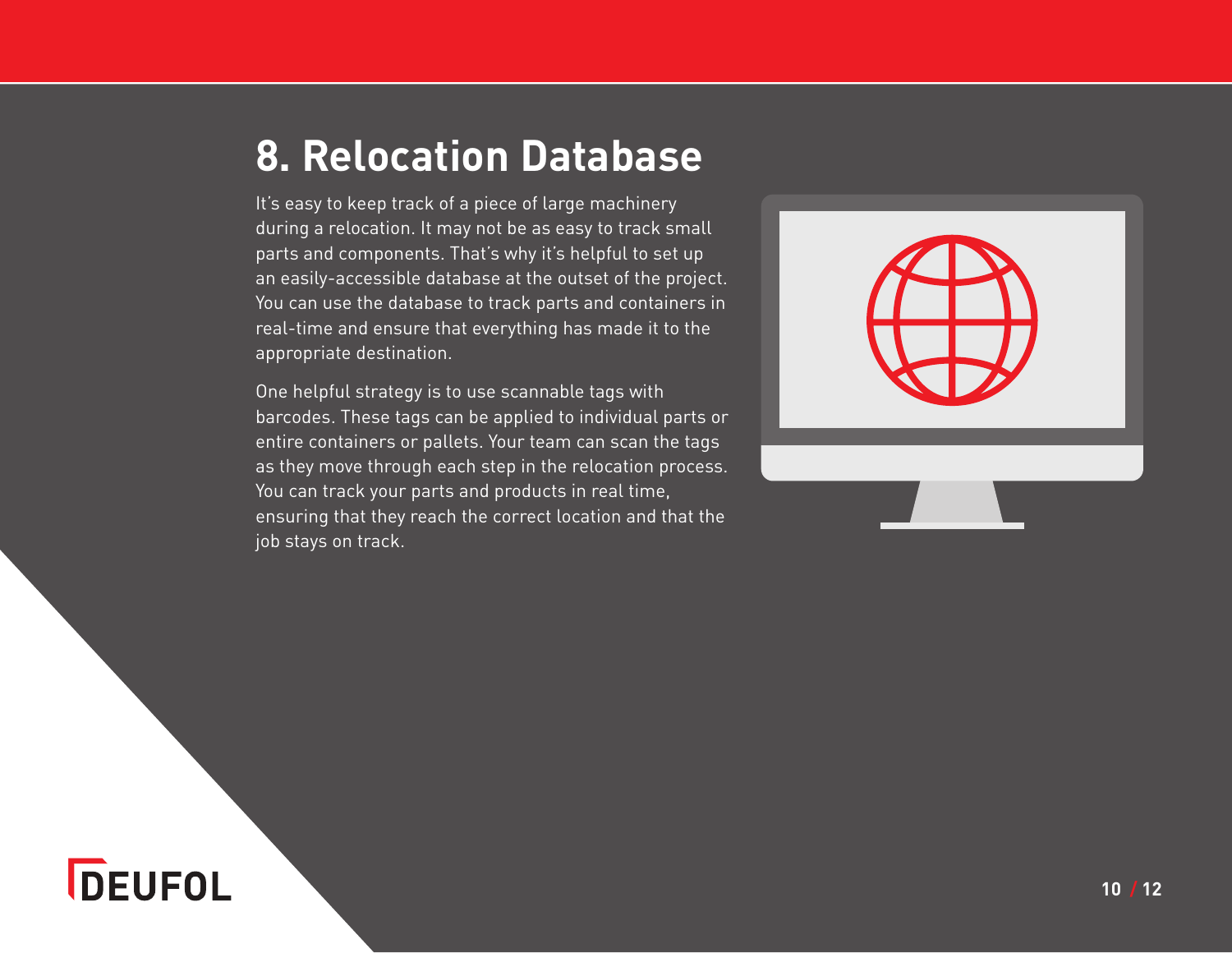#### **9. Key Metrics and Indicators**

You want your relocation to happen on schedule and under budget, with minimal damage or injury. However, those are broad goals that require timely measurement to allow for appropriate adjustments to be made. You may want to establish key metrics and indicators you can monitor throughout the relocation to determine whether you're on-track to hit your goals.

For instance, you might set detailed deadlines about when certain containers or equipment should be on trucks or at the new facility. You may set targets related to labor



hours or even quality checkpoints. The key is to establish metrics aligned to your most important goals. Then you can better monitor the progress of your relocation and make changes as needed.